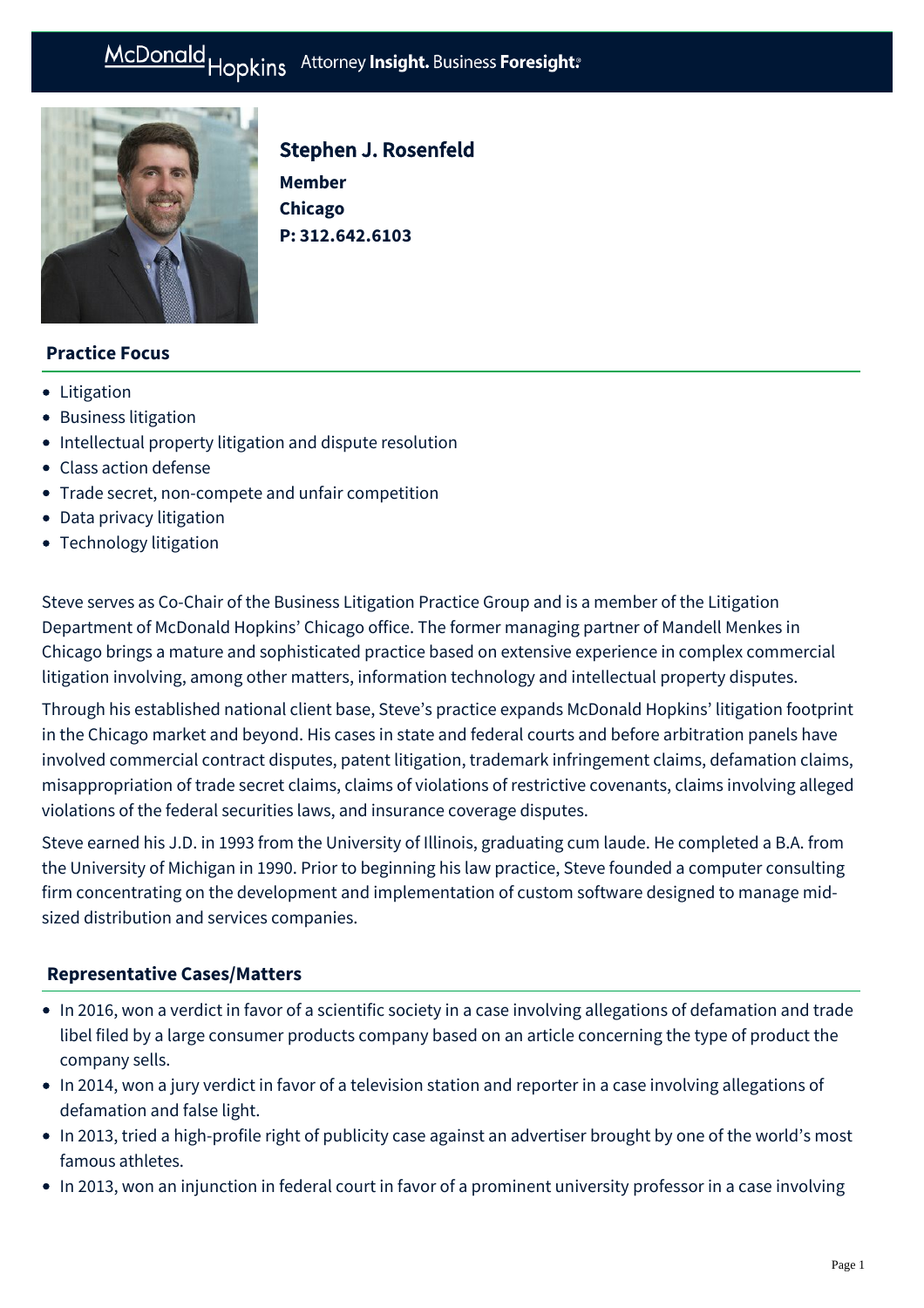allegations of securities fraud and tortious interference with prospective business relations.

- In 2012, won dismissal of a class action based on claims arising under the Electronic Fund Transfer Act and the Illinois Consumer Fraud and Deceptive Trade Practices Act.
- In 2011, won a jury verdict in favor of a telecommunications company in a case involving allegations of fraud and breach of contract.
- In 2010 and 2011, arbitrated several complex software implementation and licensing cases involving Fortune-500 companies.
- In 2010, successfully obtained a dismissal with prejudice of a complaint alleging a failed software implementation against a Fortune-500 software company (2010 U.S. Dist. Lexis 136254).
- In 2010, won a verdict in federal court in favor of a Fortune-500 company in a case involving allegations of breach of fiduciary, conversion and successor liability.
- In 2009, won a permanent injunction in federal court in a trademark infringement case involving trademark infringement and dilution.
- In 2009, won a Sixth Circuit appeal upholding a district court's grant of summary judgment in his client's favor in a multi-million dollar software licensing and product liability dispute where Mr. Rosenfeld represented a Fortune-100 software company.
- In 2009, won a preliminary injunction preventing a corporate squeeze-out merger involving the Chief Executive Officer of a hotel management corporation.
- In 2008, won a jury verdict in federal court favor of a Fortune-500 company in a case involving allegations of insider trading and breach of a separation agreement.
- In 2007, obtained summary judgment on breach of contract and partnership-by-estoppel claims against a Fortune-500 software manufacturer in federal court in Michigan.
- In 2006, won a jury verdict in favor of a Fortune-500 lending institution in a case involving allegations of anticipatory breach by a company that had borrowed money to purchase a chain of medical clinics. The jury not only found against the plaintiffs on its claim, but also found for the lending institution on its counterclaim and awarded the lending institution its attorney's fees.In 2006, tried a high-profile defamation case brought by the Chief Justice of the Illinois Supreme Court.
- In 2004, Mr. Rosenfeld successfully tried three complex software cases for one of the nation's leading enterprise resource software companies. In one of the cases, which involved both software issues and international copyright infringement issues, Mr. Rosenfeld convinced the plaintiff to abandon its case just before argument on a directed verdict motion.
- Obtained a dismissal with prejudice of all fraud, quasi-contract and warranty claims brought by a manufacturing company against a major software manufacturer in federal court in Michigan.
- Obtained a dismissal with prejudice of all fraud and quasi-fraud claims brought by a multi-national manufacturing company against a major software manufacturer in federal court in Indiana.
- Obtained summary judgment upholding the limitation of liability clause in a software contract in the face of allegations of fraud and unconscionability.
- Obtained a dismissal with prejudice of all claims filed against a software company in federal court in Illinois based on the applicable statute of limitations.
- Obtained a preliminary injunction in federal court in Illinois on behalf of a Fortune 500 food company against a website publisher in a high-profile trademark suit involving the protection accorded commercial versus free speech.
- Obtained a summary judgment in state court in Louisiana in a defamation case involving allegedly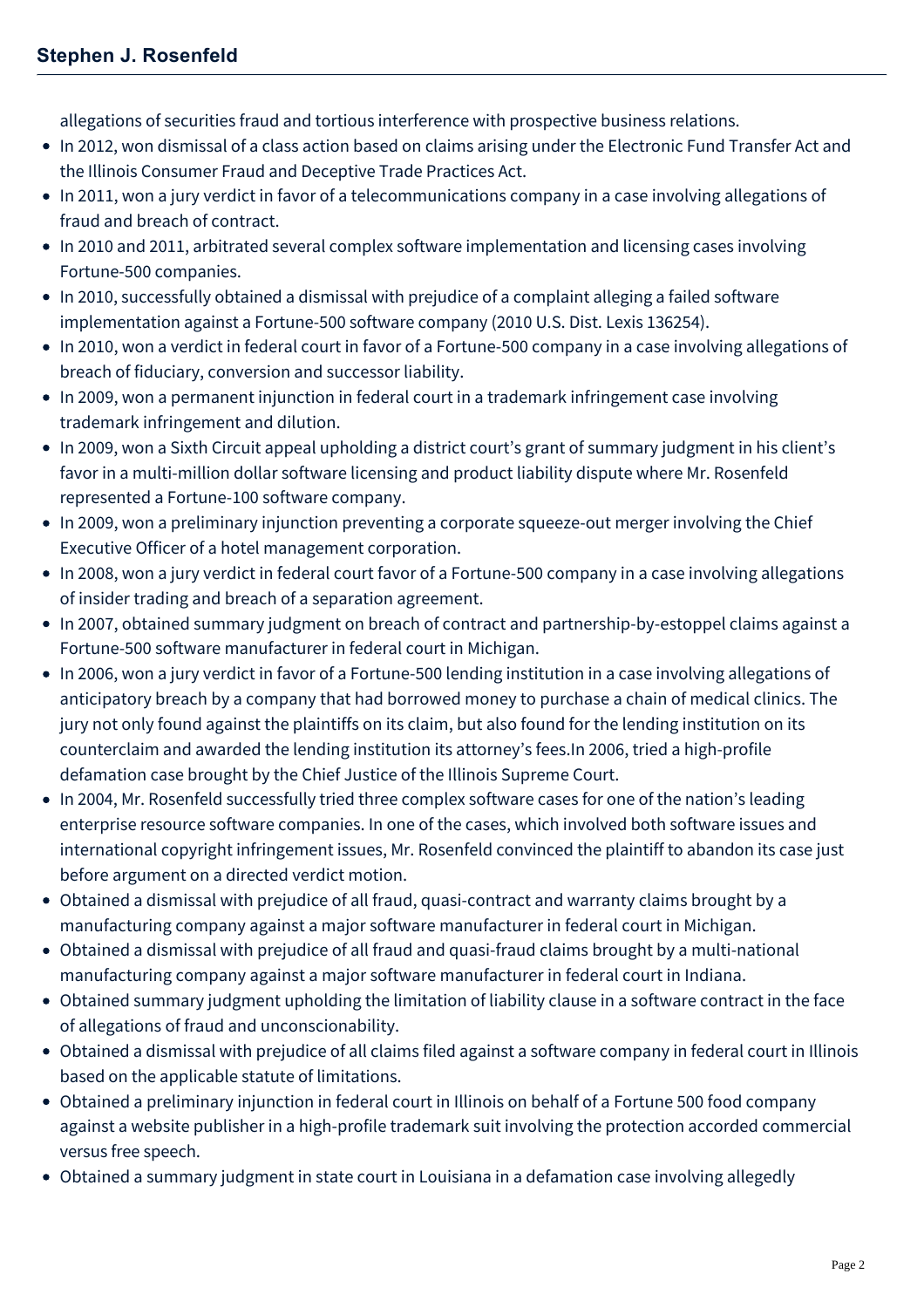defamatory allegations in a pleading.

## **Admissions - Court**

- U.S. Court of Appeals for the 6th Circuit
- U.S. Court of Appeals for the 7th Circuit
- U.S. District Court for the District of Colorado
- U.S. District Court for the Eastern District of Michigan
- U.S. District Court for the Northern District of Illinois
- U.S. District Court for the Northern District of Illinois (Trial Bar Member)
- U.S. District Court for the Northern District of Ohio
- U.S. District Court for the Western District of Michigan
- U.S. District Court for the Western District of Wisconsin

## **Admissions - State**

- Illinois
- Wisconsin

### **Education**

- University of Illinois
- University of Michigan

### **Honors and Awards**

- AV Preeminent rated by the Martindale-Hubbell Law Directory
- Named one of the Top Lawyers in Illinois by the Legal Network
- Named one of the Top Lawyers in Chicago by the National Law Journal

### **Professional Membership**

- Litigation Section of the American Bar Association
- Section on Intellectual Property Law of the American Bar Association
- The Science and Technology Law Section of the American Bar Association
- The Tort Trial and Insurance Practice Section of the American Bar Association

#### **News**

- [Technology licensing agreements: What every business needs to know](https://www.mcdonaldhopkins.com/Insights/March-2022/Technology-licensing-agreements-What-every-busines)
- [Stephen Rosenfeld named Co-Chair of Business Litigation Practice Group at McDonald Hopkins LLC](https://www.mcdonaldhopkins.com/Insights/March-2021/Stephen-Rosenfeld-named-CoChair-of-Business-Liti)
- [Multimillion-dollar suit claims Uber's reckless entry into Buenos Aires had devastating impact on Argentine](https://www.mcdonaldhopkins.com/Insights/April-2019/Suit-claims-Uber-reckless-entry-into-Buenos-Aires) lawyer